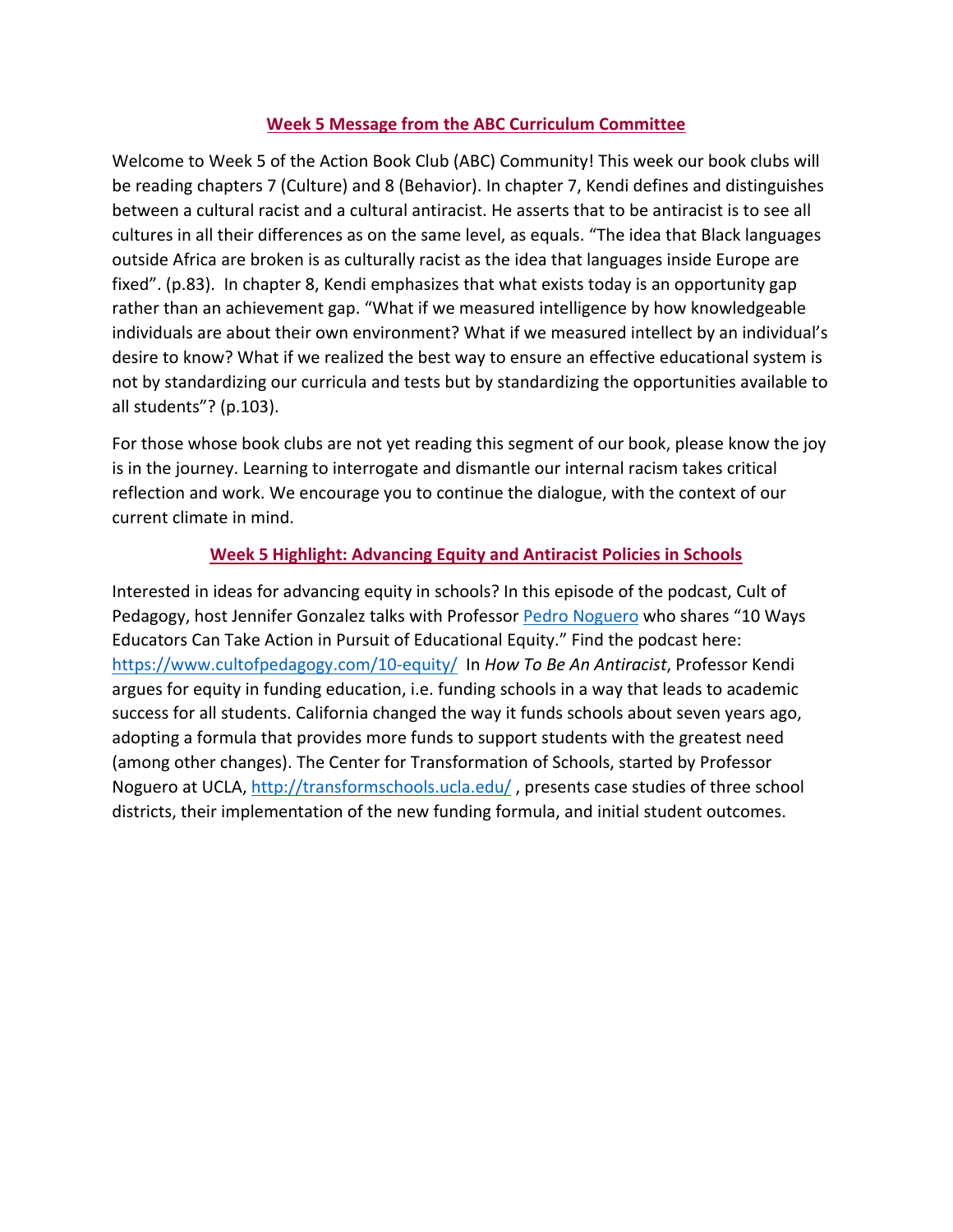## **Week 5: Chapter 7 (Culture) & Chapter 8 (Behavior)** *Pre-ABC Reflection, Discussion Prompts, Actions & Resources*

| <b>Activity</b>                                       | <b>Suggested</b><br><b>Time</b><br>Estimate* | <b>Reflection, Dialogue, Action</b>                                                                                                                                                                                                                                                                                                                                                                                                                                                                                                                                                                                               | <b>Process Suggestions</b>                                                                                                                                                                                                                                                                                                                                                                                                                                                                                                                                                                                                                                                                                |
|-------------------------------------------------------|----------------------------------------------|-----------------------------------------------------------------------------------------------------------------------------------------------------------------------------------------------------------------------------------------------------------------------------------------------------------------------------------------------------------------------------------------------------------------------------------------------------------------------------------------------------------------------------------------------------------------------------------------------------------------------------------|-----------------------------------------------------------------------------------------------------------------------------------------------------------------------------------------------------------------------------------------------------------------------------------------------------------------------------------------------------------------------------------------------------------------------------------------------------------------------------------------------------------------------------------------------------------------------------------------------------------------------------------------------------------------------------------------------------------|
| Self-<br><b>Reflection</b><br>Prior to ABC<br>meeting | 5-10 minutes*<br>Prior to<br>meeting         | Chapter 7. Culture<br>Think back upon a time when you felt<br>powerless. Reflect upon those individuals<br>and events involved. Now think back to a<br>time when you felt powerful. How did those<br>two experiences shape you?<br>Chapter 8. Behavior<br>How were state and national test scores<br>talked about in schools you attended? To<br>what extent were you aware of differences in<br>test scores among racial groups? What<br>inferences did you make about "smartness"<br>based on what you heard about tests?<br>When you were a child, how were "good"<br>behaviors and "bad" behaviors and students<br>described? | Read and think about these questions<br>before and after reading the chapter.<br>Read the chapters before the ABC<br>meeting.<br>If you cannot read the chapter(s)<br>before the meeting, come to the ABC<br>meeting anyway. Participate humbly<br>knowing that you have not read the<br>chapter.                                                                                                                                                                                                                                                                                                                                                                                                         |
| <b>Discussion</b><br><b>ABC</b> meeting               | Greeting and<br>Settling in<br>10* minutes   | Check in with each other (How are you?)<br>1.<br><b>Welcome and Agenda</b><br>2.<br>Review and check on Participation<br>3.<br>Norms (very brief)<br>How is the group doing? Any<br>$\bullet$<br>changes to norms needed?<br>4. Review chapter to identify a key passage<br>or two (to warm-up get back into the<br>chapter after a busy day)<br>Take turns sharing a passage.<br>5.                                                                                                                                                                                                                                              | Arrive early to the meeting so you<br>can catch up<br>Facilitator welcomes everyone and<br>shares the agenda (made at the<br>previous meeting.)<br>Facilitator asks the group to reflect<br>briefly on participation norms. Ideas<br>for how to reflect:<br>Review individual participation<br>➤<br>and norms silently. Facilitator<br>asks each individual to reflect on<br>one norm the individual has done<br>well and one they need to work<br>on. End.<br>Review group process while<br>≻<br>silently reflecting on norms.<br>Facilitator asks for feedback:<br>What is one norm we are doing<br>well? One we need to improve<br>on?<br>Review norms by reading them<br>aloud followed by individual |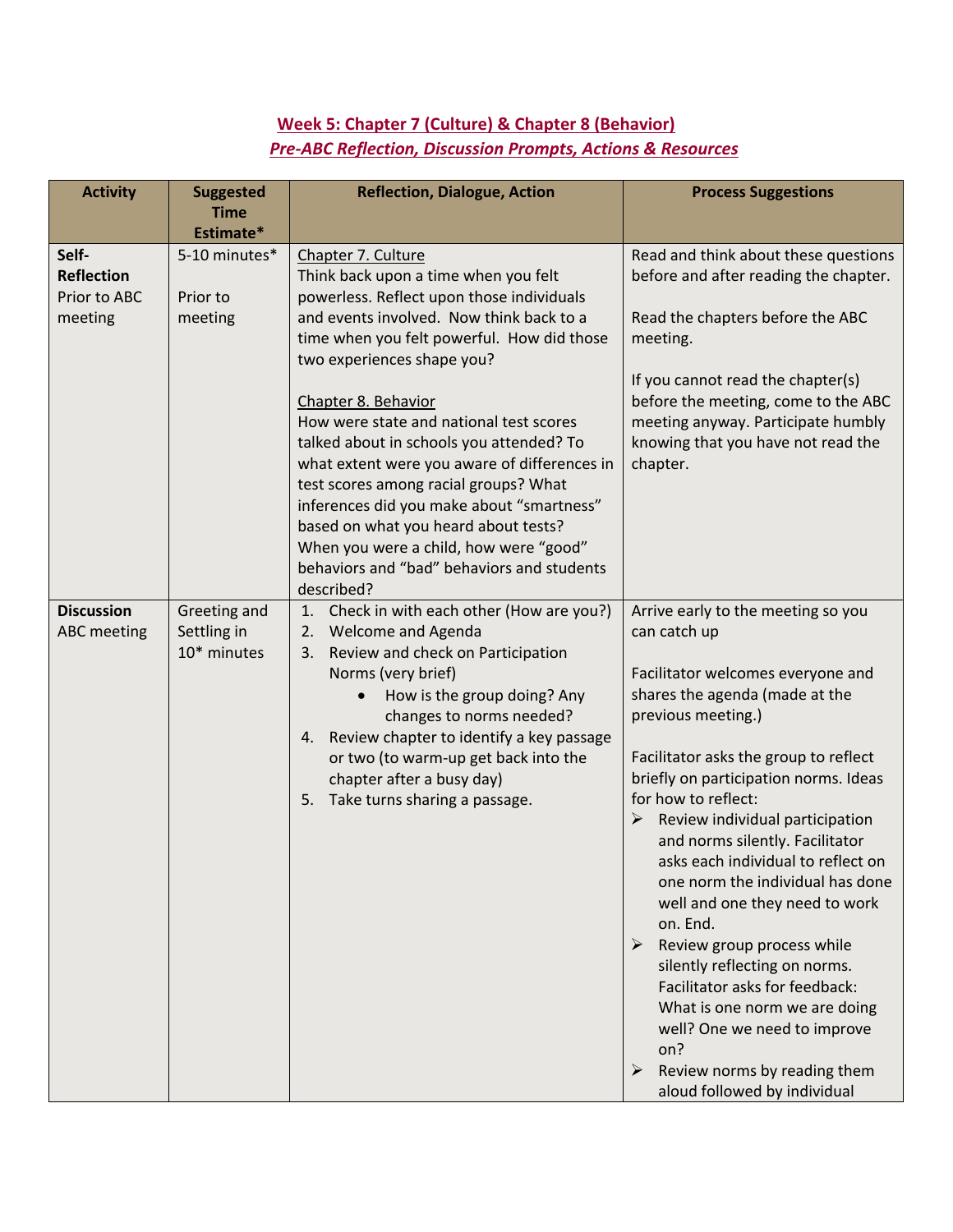|                                        |                                                                                                                                                                                                                                                                                                                                                                                                                                                                                                                                                                                                                                                                                                                              | reflection or by group discussion:<br>On which one norm should we<br>focus today?<br>$\triangleright$ Review norms. Facilitator asks:<br>How are the norms working?<br>What do we need to change, if<br>anything?                                                                                                                                                                                                                                                                                                                                                                                                                                                   |
|----------------------------------------|------------------------------------------------------------------------------------------------------------------------------------------------------------------------------------------------------------------------------------------------------------------------------------------------------------------------------------------------------------------------------------------------------------------------------------------------------------------------------------------------------------------------------------------------------------------------------------------------------------------------------------------------------------------------------------------------------------------------------|---------------------------------------------------------------------------------------------------------------------------------------------------------------------------------------------------------------------------------------------------------------------------------------------------------------------------------------------------------------------------------------------------------------------------------------------------------------------------------------------------------------------------------------------------------------------------------------------------------------------------------------------------------------------|
| Discussion<br>50 minutes*              | <b>Chapter 7. Culture</b><br>How does Ebonics fall prey to culturally racist<br>thinking? What is a broken language? When<br>have you experienced what Kendi describes<br>as "behaviorally racist insecurity"? Discuss<br>Kendi's quote from p. 91, "Whoever creates<br>the cultural standard usually puts himself at<br>the top of the hierarchy"."<br>How are cultural norms determined day-to-<br>day?<br>What does Kendi mean by "surface sighted<br>eyes"? What are the deep structures of<br>culture?<br><b>Chapter 8. Behavior</b><br>How did Kendi internalize his individual<br>academic struggles as being connected to his<br>race?<br>How do educational policies create<br>disparities between and among racial | Everyone has a voice. Ideas for<br>making sure all voices are heard:<br>Each person chooses a passage.<br>1.<br>The discussion begins with each<br>person sharing the passage and<br>why.<br>Round robin, each person talks<br>2.<br>building on previous speaker-in<br>order, around the room.<br>Each one asks one. After making<br>3.<br>a comment, the speaker calls on<br>the next person to comment.<br>Pairs. First pairs share their<br>4.<br>thinking in response to the<br>question. Then each person<br>responds.<br>Return to the chapter/text frequently<br>during the discussion. Remember one<br>purpose is to understand the<br>chapter/book/ideas. |
|                                        | groups?<br>Can you think of a time that you have<br>attributed someone's behavior to a race?<br>How can you practice separating racial<br>identity from behavior?                                                                                                                                                                                                                                                                                                                                                                                                                                                                                                                                                            | Facilitator keeps track of<br>participation and asks questions to<br>ensure that all participants get a<br>chance to talk. In addition, active<br>participants ask questions of their<br>colleagues.                                                                                                                                                                                                                                                                                                                                                                                                                                                                |
| Reflection and<br>Action<br>5 minutes* | Reflect individually: Based on the discussion,<br>what personal action will I take this week?                                                                                                                                                                                                                                                                                                                                                                                                                                                                                                                                                                                                                                |                                                                                                                                                                                                                                                                                                                                                                                                                                                                                                                                                                                                                                                                     |
| <b>Next Steps</b><br>5 minutes*        | Plan for the next book club meeting.<br>What chapters are next?<br>What actions have we committed to for<br>next week's meeting? Restate the plan.                                                                                                                                                                                                                                                                                                                                                                                                                                                                                                                                                                           | Facilitator takes notes and<br>reads/restates the plan for the next<br>meeting after the discussion. "We<br>have agreed to"                                                                                                                                                                                                                                                                                                                                                                                                                                                                                                                                         |
| Closing<br>5 minutes*                  | Thank each other and say good-bye!                                                                                                                                                                                                                                                                                                                                                                                                                                                                                                                                                                                                                                                                                           |                                                                                                                                                                                                                                                                                                                                                                                                                                                                                                                                                                                                                                                                     |